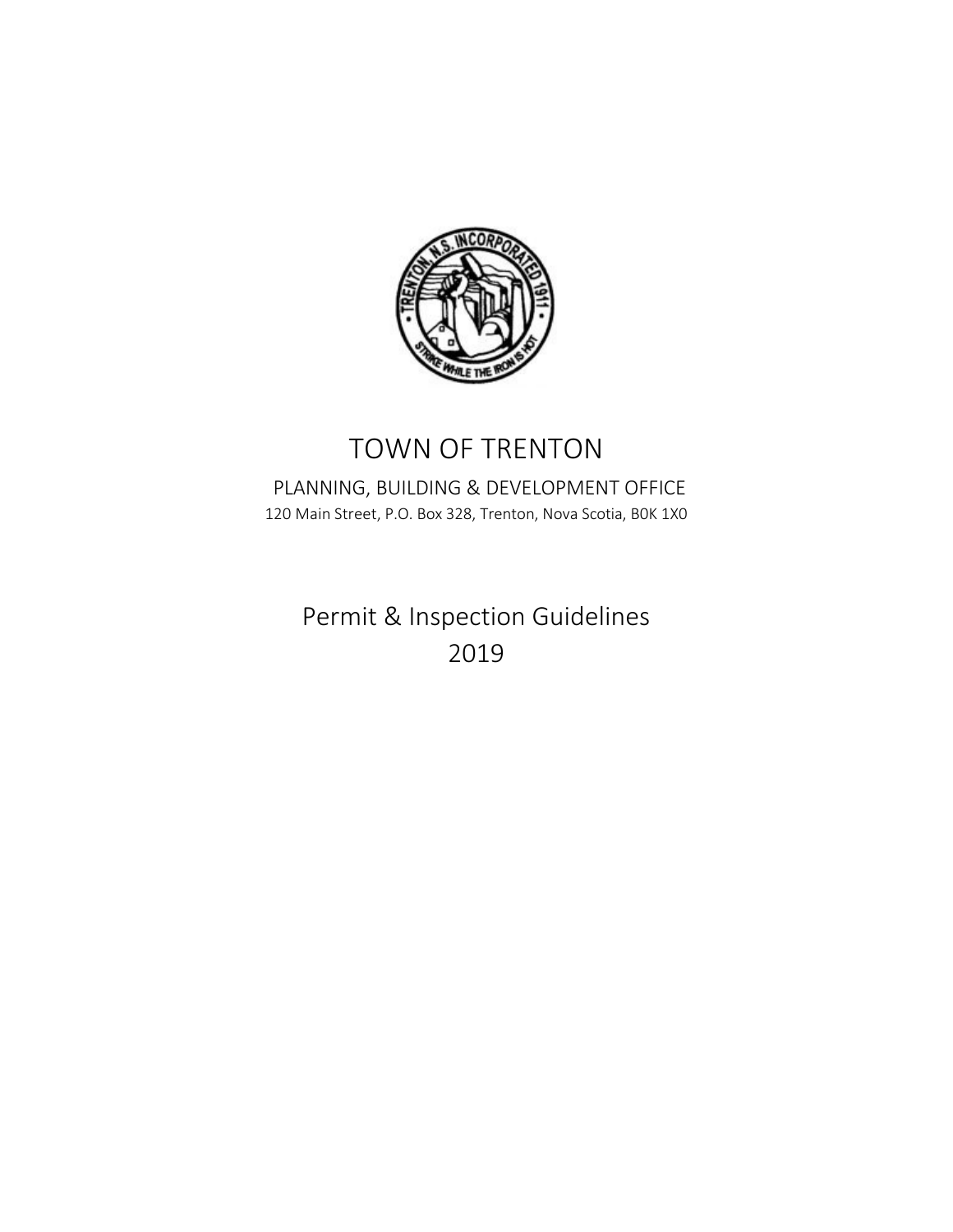

120 Main Street, Trenton, NS, B0K 1X0 Phone: (902) 752-5311 Fax: (902) 752-0090

# Permit & Inspection Guidelines 2019

The following guidelines are intended to assist any person or party intending to erect, construct, add to, alter, replace, or relocate any building or part of a building or structure; change or alter the use made of land, buildings or structures within the Town of Trenton.

## How do I apply for a permit?

The permit application form is available on the Town's website at [http://www.](http://www.trenton.ca)trenton.ca, can be picked up from the Planning & Development Department, can be mailed or faxed, or can be completed in person with the Building Inspector or Development Officer.

Depending on what kind of project, or where you are constructing, will directly influence which permit(s) you will be required to obtain. No matter what you are applying for, it is very important to provide us with as much detail as possible. A complete set of blueprints or plans may be required and may speed up the process. Remember to apply early enough to avoid disappointment. It may take time for all the permit(s) to be processed.

## Who do I contact?

Mannie Withrow *(effective fall 2020)* Building Official | Fire Inspector [mannie.withrow@trenton.ca](mailto:mannie.withrow@trenton.ca)

Roland Burek *(effective fall 2019)* Town Planner | Development Officer [roland.burek@trenton.ca](mailto:roland.burek@trenton.ca)

This Department operates out of Level 2 of the Trenton Town Hall, located at: 120 Main Street Trenton, Nova Scotia B0K 1X0

Fax No. (902) 752-0090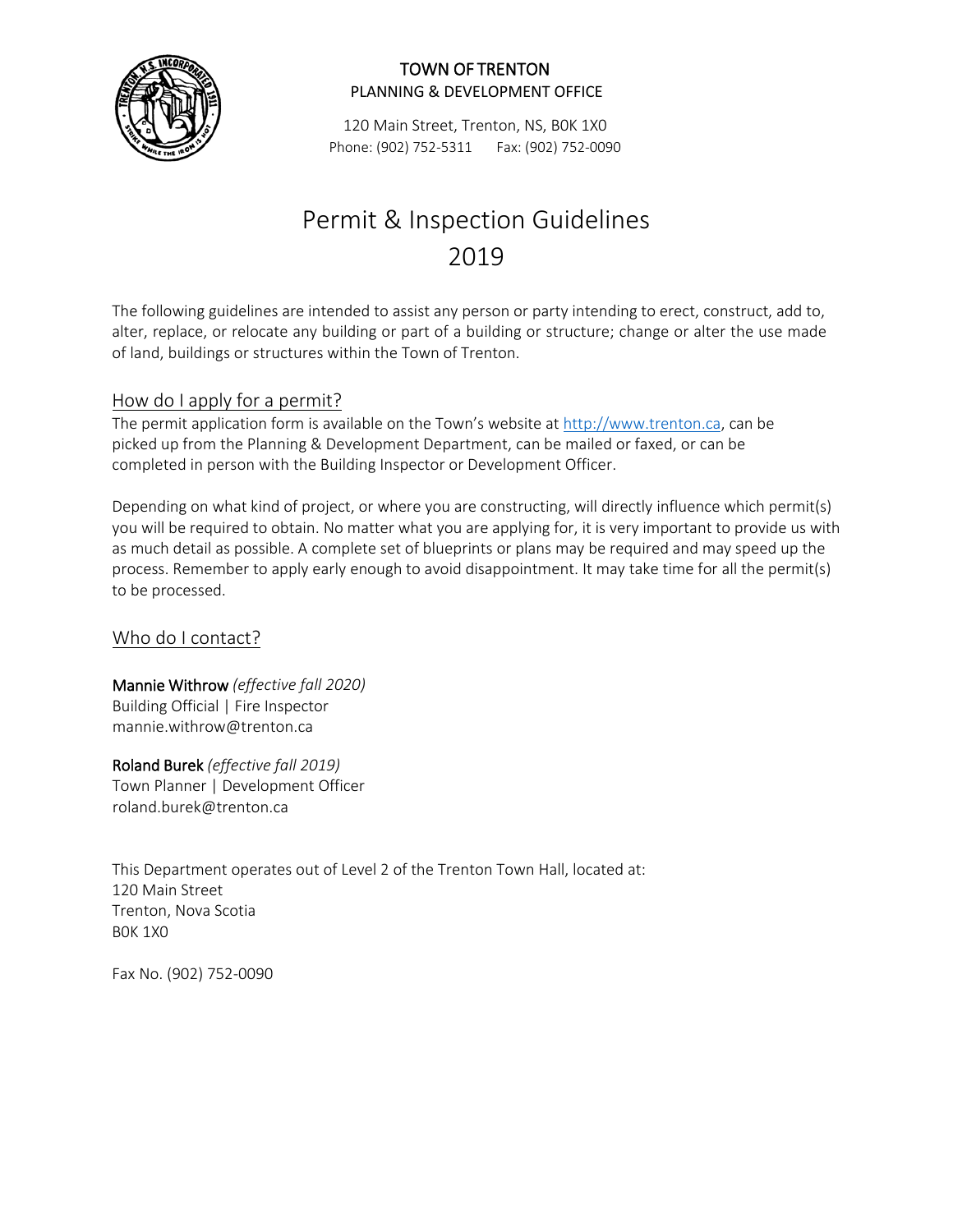

120 Main Street, Trenton, NS, B0K 1X0 Phone: (902) 752-5311 Fax: (902) 752-0090

## A Building & Development Permit is required for:

- New building construction
- Structural change
- ⋅ Building demolition
- Building relocation
- ⋅ Change of occupancy or use
- ⋅ Swimming pools (deeper than 24 inches/60cm)
- ⋅ Building repairs or renovations
- ⋅ Interior alterations
- $\cdot$  Accessory buildings equal to or greater than 20m<sup>2</sup> (215ft<sup>2</sup>) in area
- ⋅ Decks and stairs
- ⋅ Roof enclosure over an existing or new deck
- ⋅ Re-roofing where the roof pitch is being changed

#### Demolition Permit

A demolition permit is required for the removal of any building, or major part thereof.

#### Occupancy Permit

This is the final step in the building permit process. Before any part of the building may be occupied, the Building Official must inspect the work that was done. If the work meets the code requirements, and no unsafe conditions exist, an occupancy permit can be issued. Please contact the Building Official. There is no additional cost for this permit unless the building permit has expired.

#### Notes

Before a Building Permit, Development Permit, or Demolition Permit is issued, an applicant must complete an application form, and provide the fee for the permit per the Town`s Permit Fee Schedule.

The applicant may also be required to provide additional documentation, including a full set of drawings, Central Services form, an Authorization form, and Letters of Undertaking. During the construction season, it may take time for an application to be processed. Please apply early to avoid delays.

Building and Demolition Permits expire after 12 months, and are renewable.

#### Additional Details

In certain cases, a footing permit may be issued before the full Building permit. Once the Development Permit has been issued, and appropriate information has been submitted, a footing permit may be issued permitting the excavation. Upon approval of excavation by the Building Inspector, footings may be placed. Once a Certificate of Location of the actual footings is submitted to the Building Inspector, a Building Permit can be considered. The cost for this permit is included in the cost of the application for a Building Permit.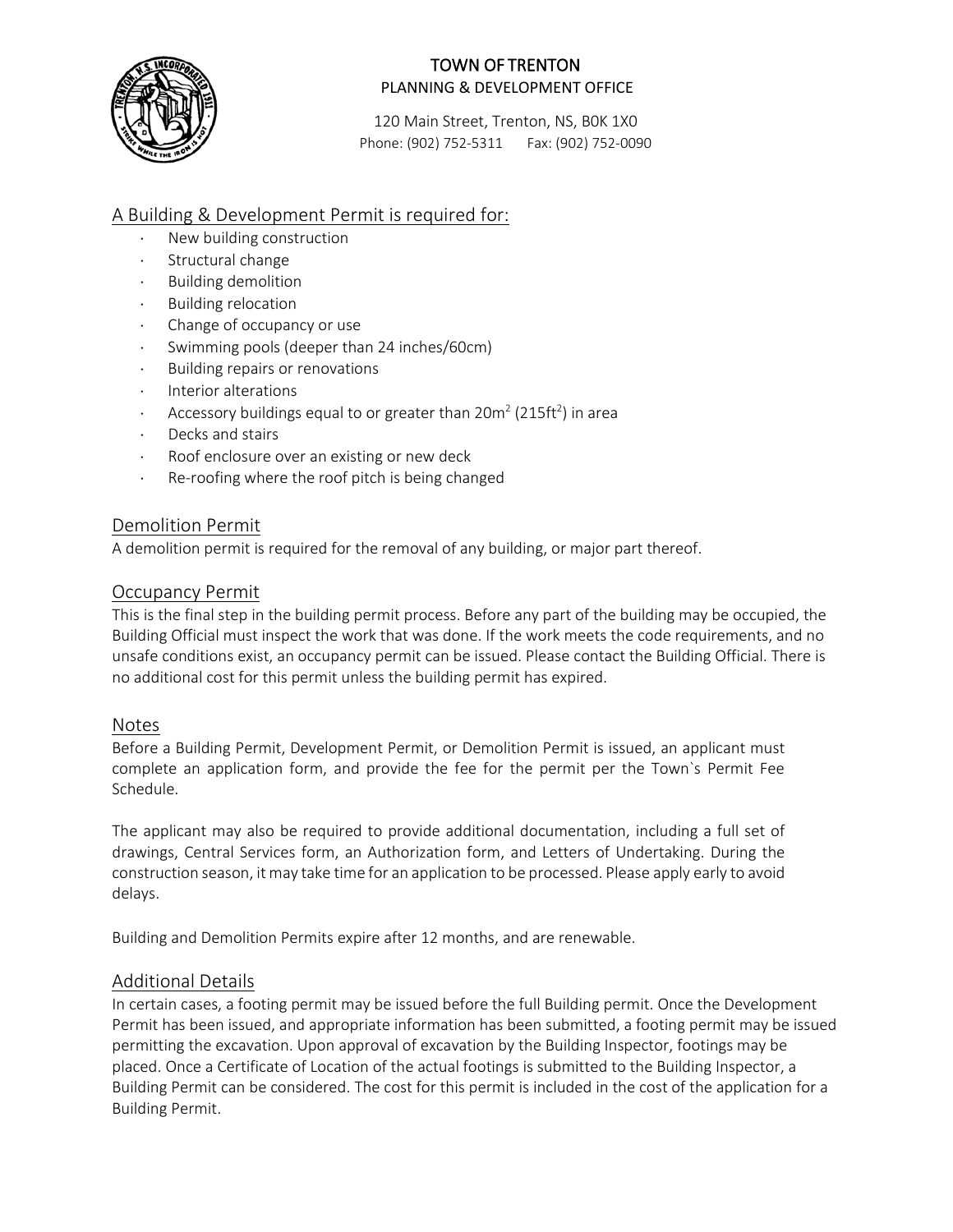

120 Main Street, Trenton, NS, B0K 1X0 Phone: (902) 752-5311 Fax: (902) 752-0090

## Permit Application Requirements

Every application for a permit shall:

- Identify and describe in detail the work and occupancy to be covered by the permit for which the application is made.
- Describe the land by including where Nova Scotia property mapping exists in the unique Parcel Identifier (PID) or where this mapping does not exist the assessment account number, and a description that will readily identify and locate the building lot.
- Include plans and specifications as required by Section 2.3 of the Code.
- ⋅ State the valuation and square footage of the proposed work and be accompanied by the required fee.
- ⋅ State the names, addresses, and telephone numbers of the owner, architect, professional engineer or other designer, constructor, and any inspection or testing agency that has been engaged to monitor the work, or part of the work, and
- ⋅ Describe any special building systems, materials and appliances.
- ⋅ Such additional information as may be required by the authority having jurisdiction.

#### Drawing Requirements:

One complete set of construction drawings is required. The drawings must be drawn to scale, and must include the following:

- Site Plan Showing lot and building dimensions, and distances to property lines.
- ⋅ Building Elevations Showing exterior finishes (all views), finished grade level, windows, doors, chimneys, stairs etc.
- ⋅ Floor Plans Showing all room dimensions, wall types, window and door schedules, and room finish schedules.
- ⋅ Sections Showing building and wall sections (all construction materials), grade level, floor heights, and stair sections.
- ⋅ Structural Drawings Showing foundation plan (type, size & dimensions), floor plans, and columns, bearing walls, stairs, ramps, roof plan, and structural details.

Depending on the class of occupancy, drawings may be required to be provided to the Office of the Fire Marshal.

## What building inspections are required?

Inspections are required at the following stages of construction:

- ⋅ Footings
- ⋅ Sub-floor plumbing
- ⋅ Sub-floor and foundation insulation
- ⋅ Pre-backfill
- ⋅ Prior to covering any framing and/or plumbing
- ⋅ Pre-drywall
- ⋅ Prior to any use or occupancy